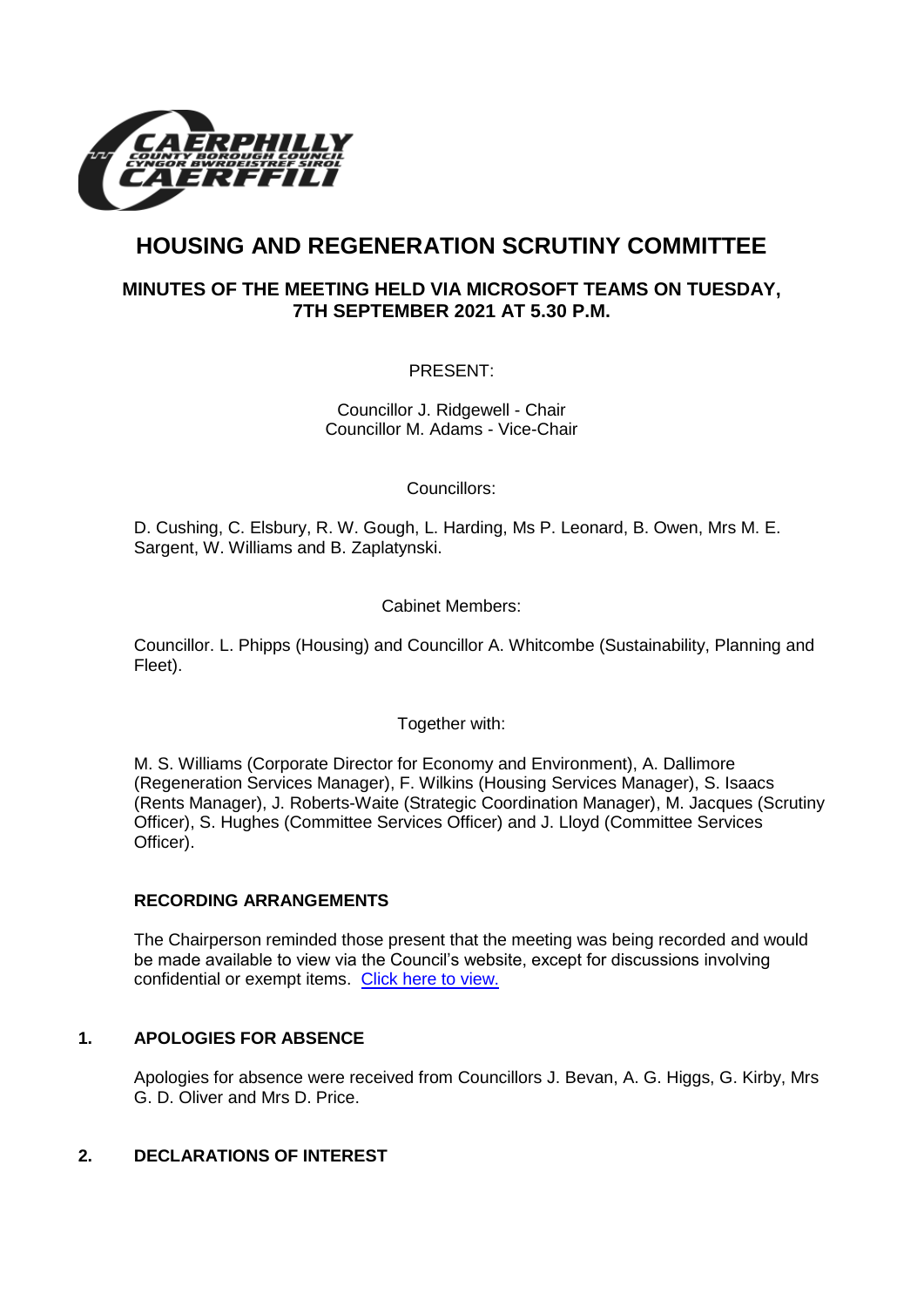Councillor D. Cushing declared a personal interest in Agenda Item 6 in relation to recycling. The Corporate Director for Economy and Environment advised Members that the remit of the Housing and Regeneration Scrutiny Committee is only in relation to the Regeneration and Planning element of the Directorate Performance Assessment Six Month Update 2020 report.

#### **3. MINUTES – 20TH JULY 2021**

In response to a Members query the Scrutiny Officer agreed to recirculate previous responses in relation to the Dog Control PSPO Proposals report and security of void properties.

RESOLVED that the minutes of the Housing and Regeneration Scrutiny Committee meeting held on 20th July 2021 (minute nos. 1 - 7) be approved as a correct record and signed by the Chair.

# **4. CALL-IN PROCEDURE**

There had been no matters referred to the Scrutiny Committee in accordance with the callin procedure.

## **5. HOUSING AND REGENERATION SCRUTINY COMMITTEE FORWARD WORK PROGRAMME**

The Scrutiny Officer presented the report which outlined details of the Housing and Regeneration Scrutiny Committee Forward Work Programme for the period September 2021 to March 2022 and included all reports that were identified at the Housing and Regeneration Scrutiny Committee meeting held on 20th July 2021. Members were asked to consider the Forward Work Programme, alongside the Cabinet Forward Work Programme, prior to publication on the Council's website.

Reference was made to the Cabinet Forward Work Programme and clarification was sought as to how the Managing Service Risk at Alert Level Zero report will be monitored. The Corporate Director for Economy and Environment advised the Scrutiny Committee that the report will be considered by Cabinet and there will also be further update reports to Cabinet in terms of monitoring. Members were further advised that the general Corporate Risk Register and the Covid Risk Register are both regularly reviewed by the Corporate Management Team (CMT). The Covid Risk register is reviewed on a monthly basis and the Managing Service Risk at Alert Level Zero report will form part of that monitoring by CMT. It was highlighted that the Risk Register is a live document and available for Members to view.

Following consideration of the report, it was moved and seconded that the recommendations be approved. By way of Microsoft Forms voting this was unanimously agreed.

RESOLVED that the Housing and Regeneration Scrutiny Committee Forward Work Programme be published on the Councils' website.

## **REPORTS OF OFFICERS**

Consideration was given to the following reports.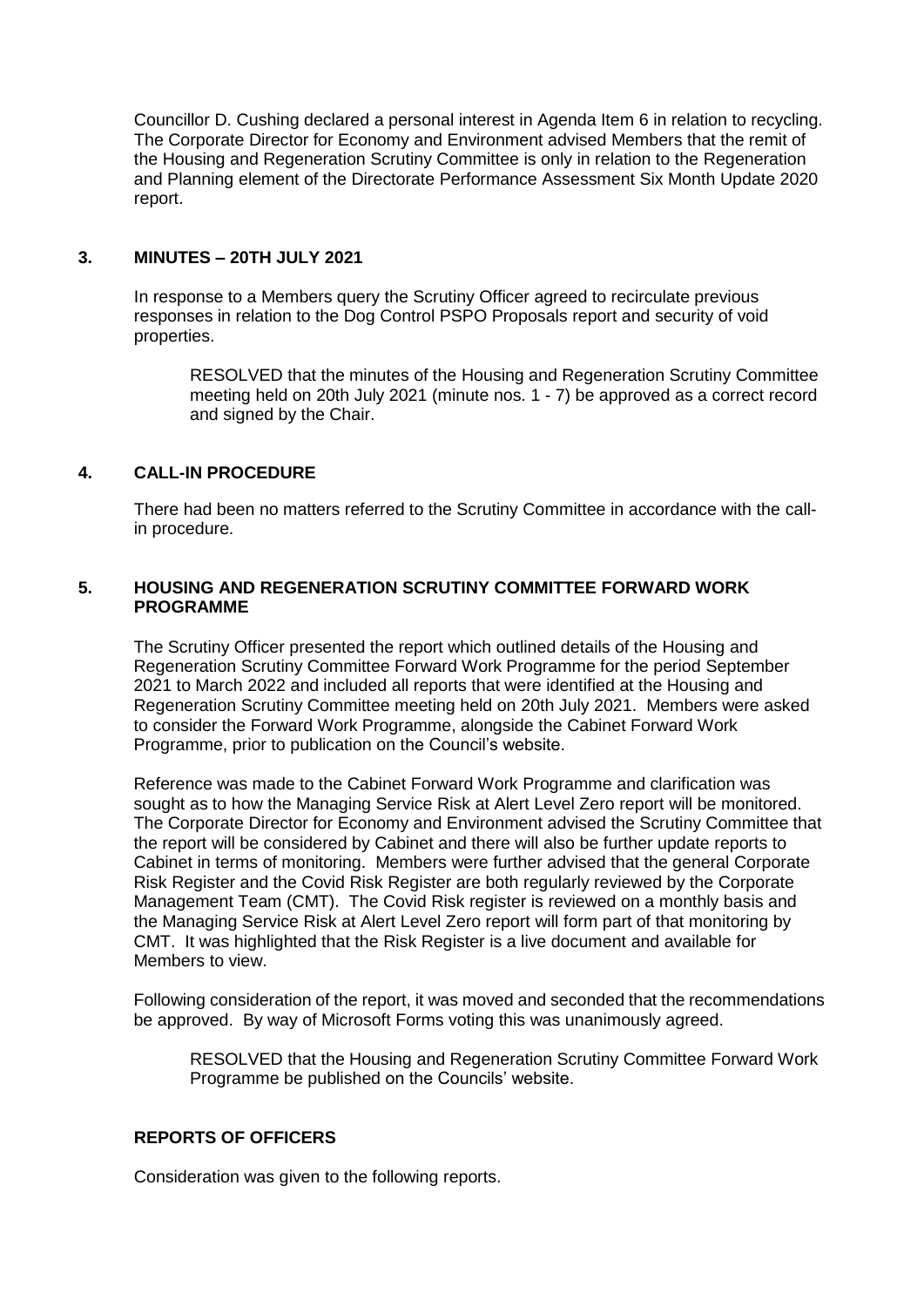## **6. DIRECTORATE PERFORMANCE ASSESSMENT SIX MONTH UPDATE 2020**

The Corporate Director for Economy and Environment introduced the report to present the Scrutiny Committee with a copy of the Economy and Environment Directorate Performance Assessment (DPA) which is part of the Council's new Performance Framework. Members were referred to the Directorate Performance Assessment at Appendix A and it was pointed out that the section on finance refers to the current year, however it should refer to the closure of the last financial year. Members were advised that a revised report will be sent out subsequent to the meeting.

Clarification and further information were sought in relation to the number of visitors to Cwmcarn Forest Drive. The Regeneration Services Manager provided the Scrutiny Committee with an update on the progress made in relation to Cwmcarn Forest Drive. Members were informed that Cwmcarn Forest Drive is now open and in collaboration with Natural Resources Wales over £1m has been spent in terms of resurfacing works and creating points of interest along the drive. It was highlighted that there are aspirations to turn it into a regional tourist attraction and funding has been secured from the regeneration board budget to appoint consultants to develop a masterplan.

A Member raised a query in relation to the complaints process and highlighted the number of complaints for the Community and Leisure Service. The Corporate Director for Economy and Environment provided an overview of the complaints received and an explanation of how and when they are dealt with. Members were informed that the Public Services Ombudsman for Wales has introduced a new regime where service requests are now classified as complaints, so there will be changes in terms of how complaints are captured and reported on.

The Corporate Director for Economy and Environment highlighted the work undertaken in terms of Regeneration and Planning and placed on record his thanks to the staff who have worked incredibly hard through the pandemic. In particular he highlighted the change to remote Planning Committee meetings and the business as usual approach by the Planning Service despite there being a 50% increase in planning applications. The Director also highlighted the excellent work that had been undertaken by the regeneration staff in terms of supporting businesses throughout the pandemic and working closely with staff in corporate finance to quickly process Welsh Government Covid grants to businesses. Members of the committee also expressed their thanks and asked that they be passed onto the staff concerned.

The Housing and Regeneration Scrutiny Committee reviewed the Economy and Environment Directorate Performance Assessment and discussed, challenged and scrutinised the information contained within.

## **7. CAERPHILLY HOMES DIRECTORATE PERFORMANCE ASSESSMENT YEAR END REPORT 2020/21**

The Cabinet Member for Housing introduced the report to present the Scrutiny Committee with the vear-end Caerphilly Homes Directorate Performance Assessment (DPA) which is part of the Council's Performance Management Framework. Members were informed that the DPA is the Directorate's self-assessment and forms part of the Council's overall selfassessment activity and provides information and analysis for the year ending 2020/21. Members were invited to discuss, challenge, and scrutinise the range of information in the DPA. The summary of conclusions as to the top 3 top achievements and 3 areas identified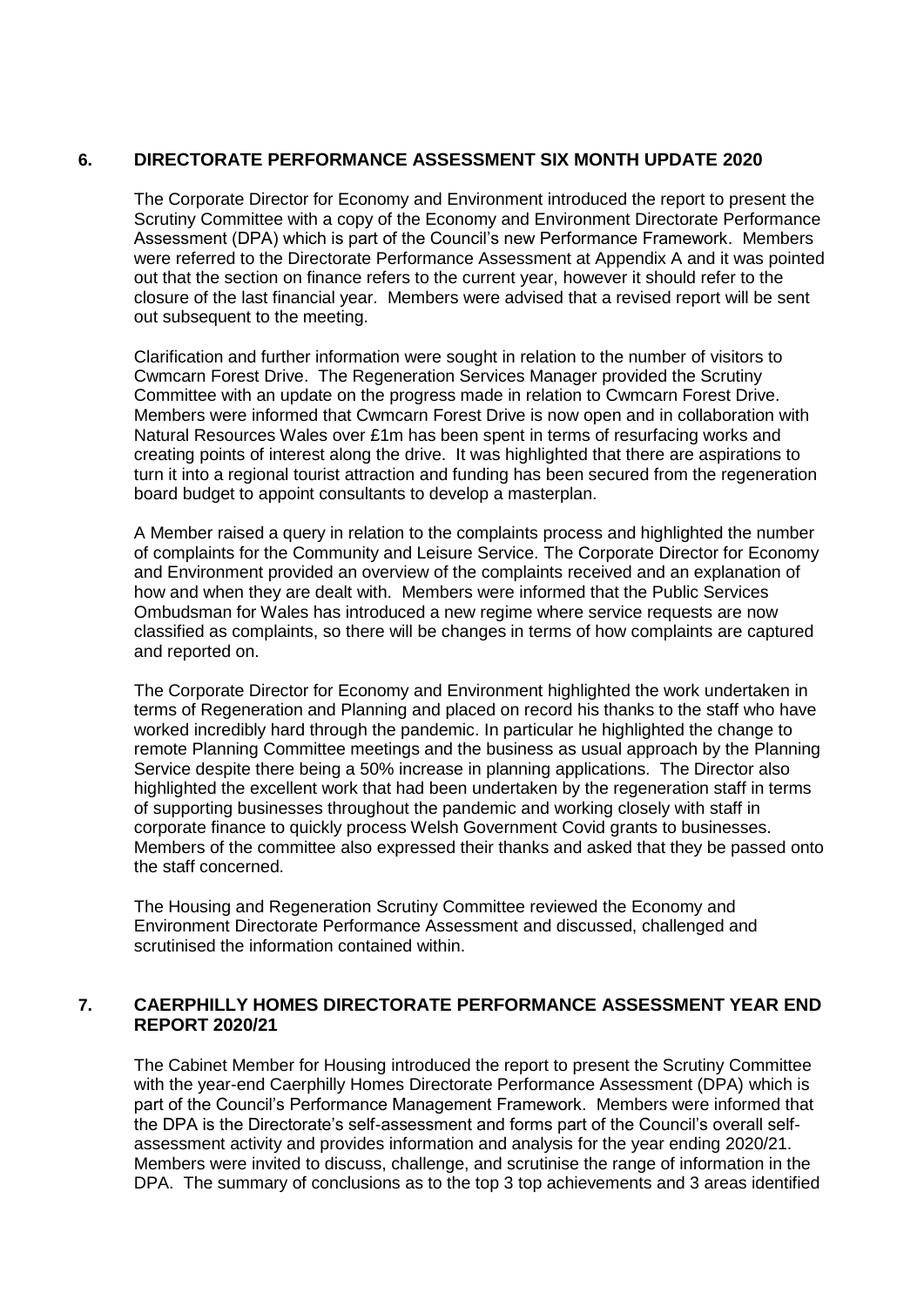as areas to improve upon or where there is further learning to be explored were highlighted.

It was highlighted that the Covid-19 pandemic has clearly had a significant impact on services this year with core services being considerably reduced and staff redeployed to support wider Corporate community initiatives, such as the Buddy Scheme. Performance has been impacted as a consequence but essential services have continued to be provided as well as assistance to the most vulnerable groups of clients. The Cabinet Member for Housing placed on record her thanks to all housing staff for their efforts during the Covid pandemic.

The Housing Services Manager provided the Scrutiny Committee with background information to the Caerphilly Homes Directorate Performance Assessment and highlighted the achievements and progress made. It was highlighted that Tenancy Support is one of the areas that has benefited from agile working and home working, as it has increased the capacity to support tenants.

During the course of debate concerns were raised regarding access to Housing Officers. The Scrutiny Committee was advised that there are no dates, at present, for staff to return to the Neighbourhood Housing Offices. Members were informed that some of the phone lines have been changed to increase access to staff and it was highlighted that all Housing Officers have direct lines and also receive enquires through the office. Members were advised to contact the Housing Services Manager if they are experiencing any difficulties regarding access to the Housing Officers, so enquires can be made to ascertain whether it is an IT issue or if further changes need to be made. It was noted that there have been some concerns as to who to contact in relation to the different areas. The Scrutiny Committee was informed that a spreadsheet is currently being produced which will provide all Members with a range of information in relation to the Housing Officers and areas of service. In response to a Members request, it was agreed that a similar document can be made available on-line for members of the public. Following on from previous discussions it was also agreed that a structure of the Housing department would be provided for Members.

During the course of discussion, the Housing Services Manager updated the Scrutiny Committee on the current position of the Neighbourhood Housing Offices and provided Members with information on initiating Community Surgeries. A Member sought further information on Community Surgeries and was advised that as they develop information will be available and publicised. The Officer explained that Members can attend with tenants to provide support or advocacy. Clarification was sought in relation to the increase in tenancy support. The Rents Manager provided Members with a detailed response and gave an overview of the process and different ways of working.

Reference was made to the average number of calendar days taken to deliver a Disabled Facilities Grant. The Scrutiny Committee was informed that performance has been significantly impacted during this financial year as a consequence of the Covid-19 pandemic and the approach to delivering Disabled Facilities Grants was explained to Members. During the course of discussion, the importance of customer satisfaction was highlighted and the Housing Services Manager informed Members that the number of days taken to deliver a Disabled Facilities Grant is not a reflection on the service provided. Members were also informed that the performance indicator is currently being reviewed.

The Scrutiny Committee reviewed the Caerphilly Homes Directorate Performance Assessment and discussed, challenged and scrutinised the information contained within.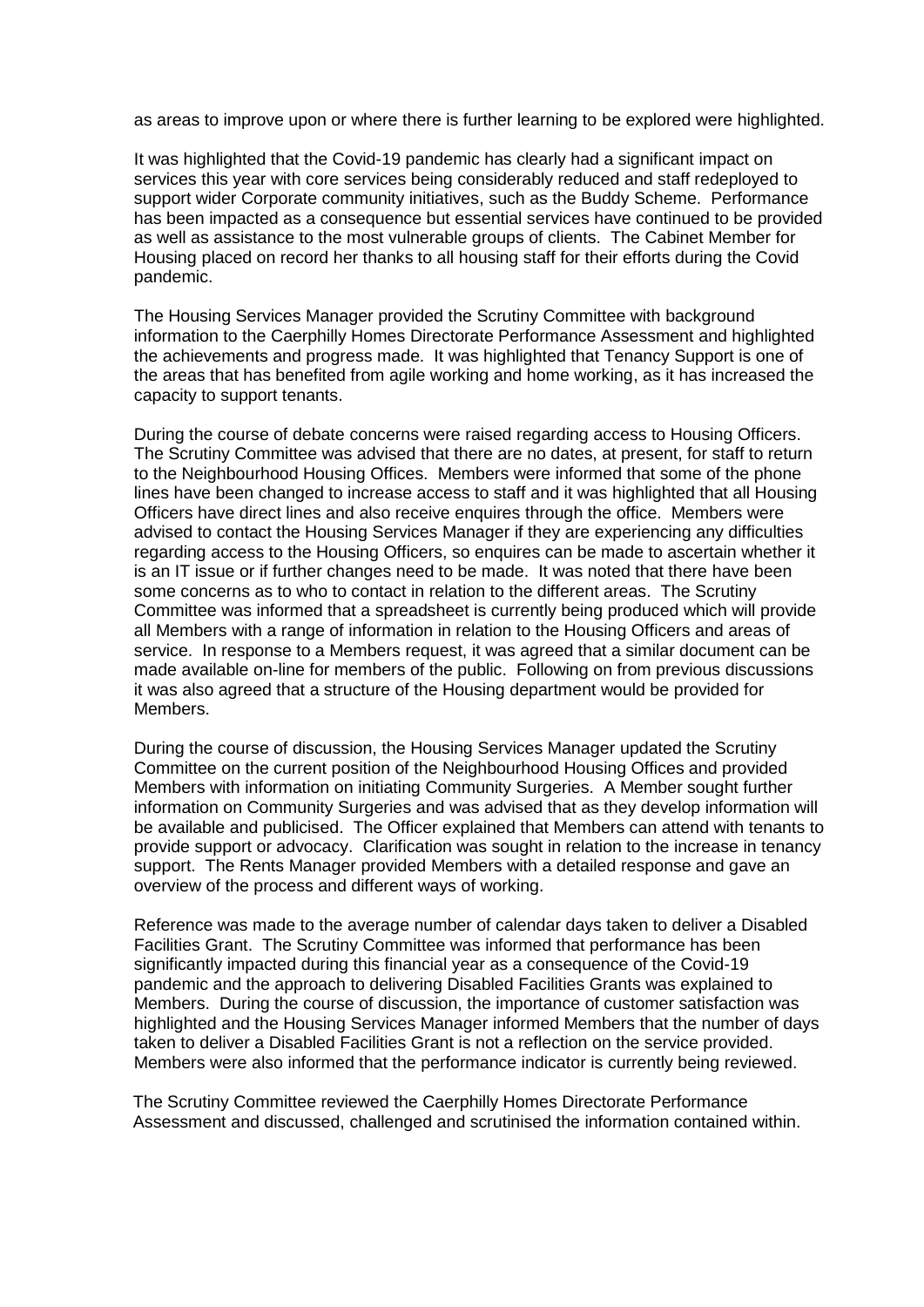## **8. WELSH GOVERNMENT PROSPECTUS AND PROGRAMME DEVELOPMENT PLAN (PDP)**

The Cabinet Member for Housing presented the report to seek the views of the Housing and Regeneration Scrutiny Committee prior to the submission of the 2021/22 Programme Development Plan (PDP) and the Local Housing Market Assessment Prospectus to Welsh Government and to Cabinet on 15th September 2021. The report updated Members on the changes that have been made to the way in which the Welsh Government's Social Housing Grant is coordinated and allocated amongst partner housing associations and Caerphilly Homes. It was highlighted that to coincide with this change, Welsh Government have also introduced a series of new requirements including the introduction of a new grant regime and viability model which calculates the proportion of grant allowable on each scheme (known as the Standard Viability Model (SVM); a new Programme Development Plan (PDP) format and a requirement for a Local Housing Market Assessment (LMHA) Prospectus which sets out the housing need and priorities in each local authority area based on the LHMA. The Strategic Coordination Manager provided the Scrutiny Committee with a detailed summary of the report.

A query was raised regarding the Affordable Housing Programme monitoring and governance arrangements, in relation to Scrutiny involvement. The Strategic Co-ordination Manager made reference to detail in the appendices and advised Members that a report will be brought to the Housing and Regeneration Scrutiny Committee in early 2022 and further reports would be taken through the scrutiny process periodically.

Clarification was sought on housing need and demand and a Member enquired as to how the assessment showed a nil requirement overall for 2 and 3 bed general needs accommodation. It was outlined to Members of the Committee how this was not the case within his ward as there was a pressing need for 3-bedroom accommodation. The Strategic Co-ordination Manager highlighted how this section of the draft report represented the whole of the county borough which showed a predominant need for 1-person accommodation. It was also outlined Members how, in the future, it was the intention to develop diverse and inclusive housing provision based on evidence and need.

A Member raised concerns regarding the new zoning arrangements and a question was raised as to how this would impact on local delivery requirements. The Strategic Coordination Manager stressed the importance of working with new providers to gain an understanding of their development strategies in order to influence decisions on issues such as providing zero-carbon and accessible homes. A further question was raised regarding funding and whether or not the Council would eventually be competing with other housing providers for grant funding. The Strategic Co-ordination Manager outlined the current allocation from the Welsh Government and highlighted that in future there would be competition with housing associations, however there would still be an element of partnership working. Reference was made to appendix 3 of the report and the Officer responded to a number of queries raised in relation to two sites listed under summary of developments funded by the PDP.

The Scrutiny Committee noted the content of the report, PDP and draft LHMA Prospectus. The points raised by Members of the Scrutiny Committee will be incorporated into the report for presentation to Cabinet on 15<sup>th</sup> September 2021.

The meeting closed at 7.16 p.m.